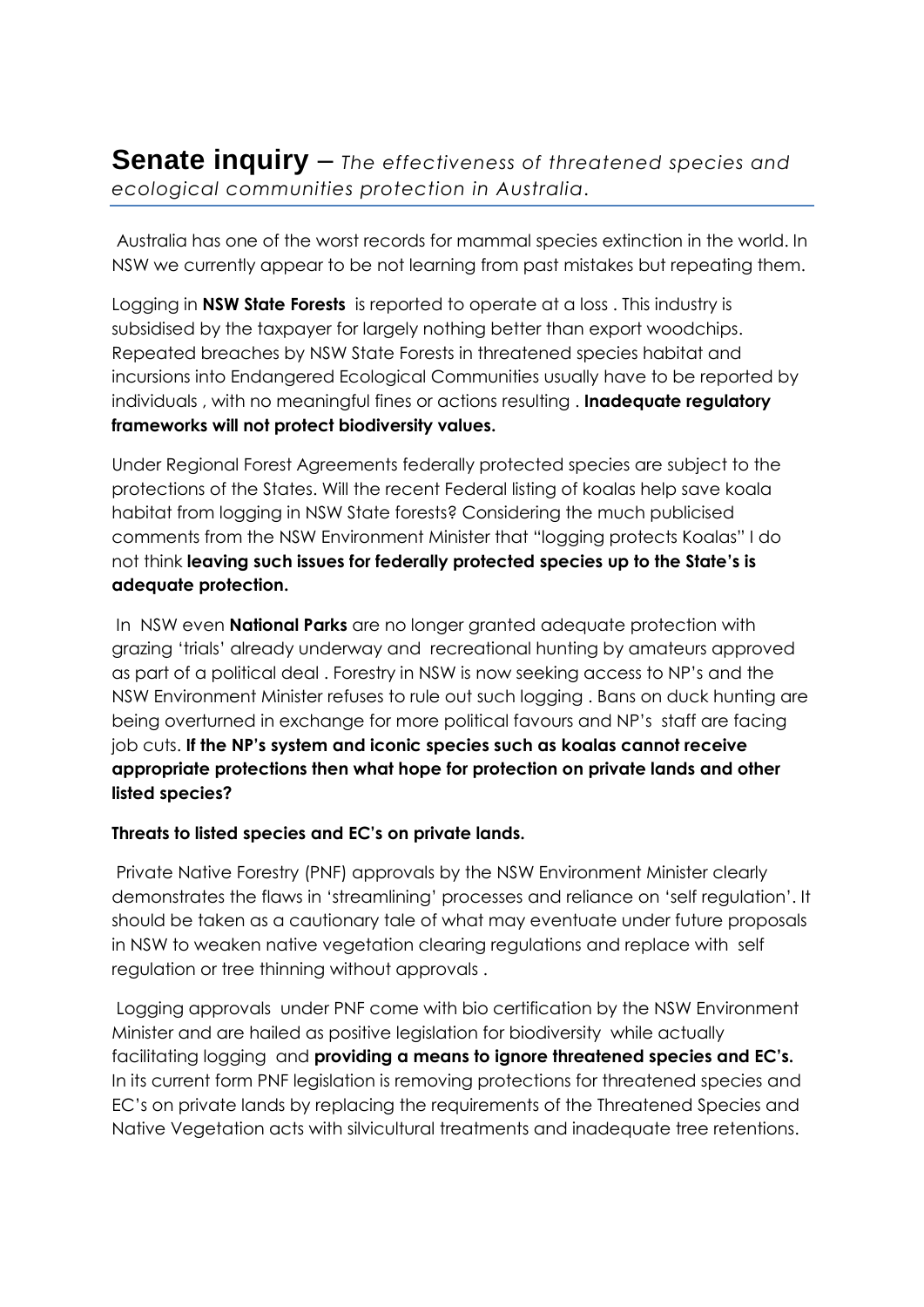My own personal experience of PNF is in Mount Rae forest where I live. Far from representing protections for areas previously unregulated, the Mount Rae forest case demonstrates how PNF has taken an area previously protected by DEC and local councillors and allowed a non resident landowner ( a fulltime firewood merchant ) to log at a commercial scale . For the sole purpose of firewood .

The NSW State government through the then DEC (Threatened Species Unit South Branch) targeted this area for protection and opposed past logging applications to local council –Upper Lachlan Shire Council (ULSC ) . Forestry required dual consent in this area. . Local councillors voted no to this operation . DEC recognised commercial scale logging as a threat to this forest and its threatened species.

The landowner was informed of the presence of the NSW listed as Endangered and EPBC act listed as vulnerable *Diuris aequalis* orchid ( Butttercup Doubletail ) on his property . A section 91 license to log in known threatened species habitat would be required. Council was informed this forest contained under represented vegetation types eligible for listing as EEC's and this forest was part of an area considered of regional significance and contributing to connectivity at a landscape scale . Past complaints of clearing trees with a bulldozer for commercial firewood were dealt with by compliance officers from DEC stating that that there be no further removal of standing trees. "

Sydney Water placed had also placed a 'stop the clock ' order on the past development application with concerns over insufficient information on effects on water quality.

Under PNF the need for council consent has been removed. All past input by the departments own threatened species experts are now ignored . These plans do not require approval or on ground truthing by local Catchment Management Authorities.PNF Property Vegetation Plans ( PVP's ) are automatically deemed through the granting of biodiversity certification to meet the requirements of the NV and TS acts without actually demonstrating how.

A worse outcome has now been delivered for this forest than previously existed. **Streamlining and self regulation at the expense of scientific facts, past departmental advice and strong opposition from the local community will lead to inadequate protections for TS and EC's.**

On average PNF PVP's take 28 days for approval. No community consultation. No neighbour notification. I was refused copies of PNF PVP's for this forest by the DECCW. It took the intervention of the NSW ombudsman to have plans released to me of the logging next door. In the north of the state it took the threat of legal action.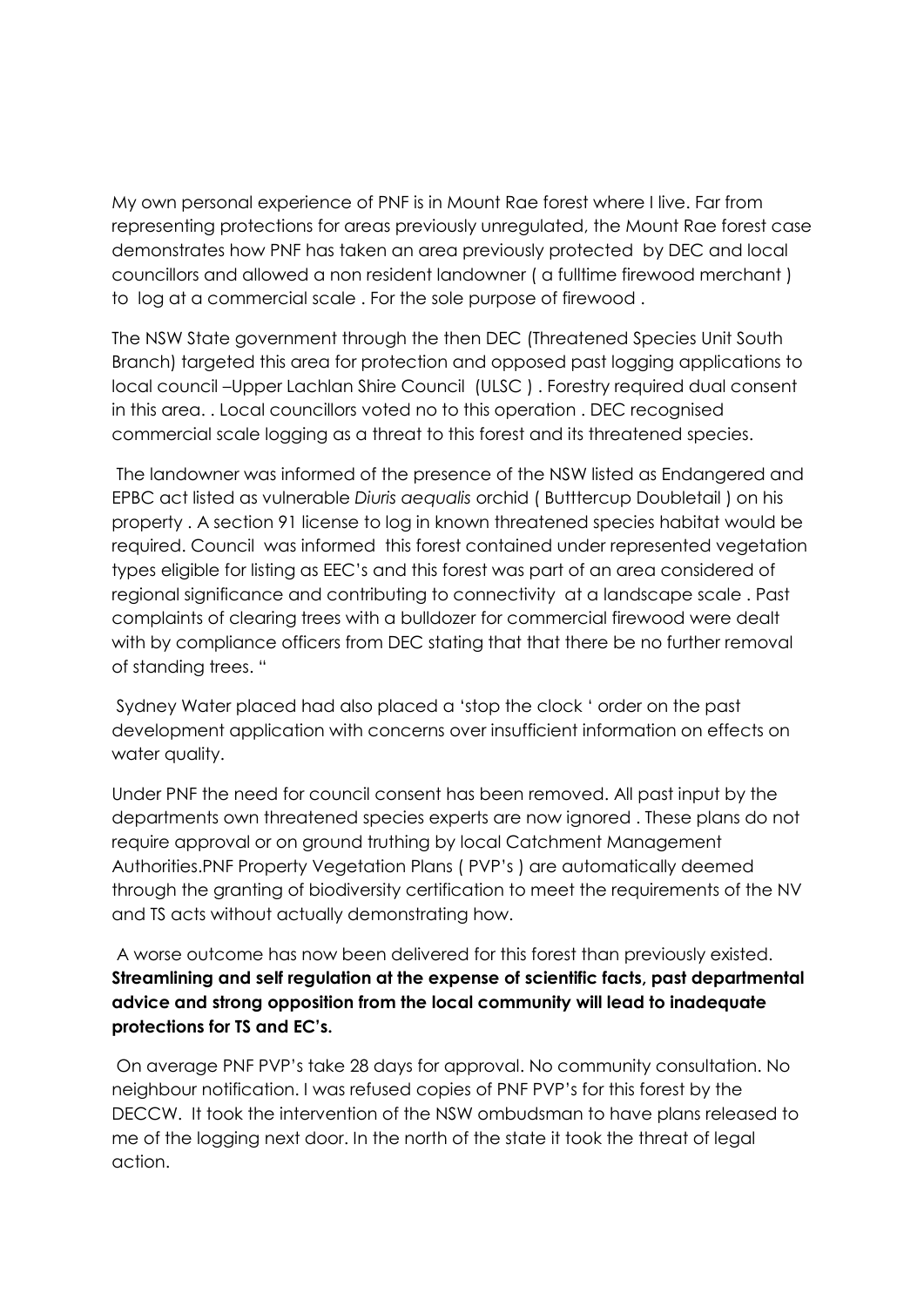All that is required is a signature to agree to abide by the PNF Code of Practice and a map of the property showing the area for logging. In this case it covered all available forested areas . Under PNF 20% of available area may be clearfelled in patches with the rest being available for "harvesting" to the level of approximately 10 trees per ha.

No environmental surveys are required . A check of the NSW Wildlife atlas is all that is necessary . As most private lands have never undergone surveys then it is left to the landowner to identify and notify of any listed threatened species and ECs on their property. **There are already enough issues with dodgy consultants reports and regional councils not having environmental expertise and adequate resources without the NSW environment minister relying on the ecological knowledge of a firewood merchant** and then invoke prescriptions under a Code of Practice . The process is quite clearly a farce.

Unfortunately for the developer the rare *D.aequalis* orchid had been identified by Government botanists and ecologists prior to land purchase so their presence could no longer be denied. Only when a threatened species is admitted to are any prescriptions in the Code of Practice for threatened species invoked. So what were the prescriptions for this EPBC act listed orchid? There was none. Five years later, after the release of the final draft Code of Practice protective measures are available . This orchid has been granted the lowest of all protections –"minimise harm to the greatest extent possible'' . Even the more common potatoe orchid – cinammon bells has been granted a higher level of protection. Why?

**Listed recommendations on Government websites and priority actions for this species are completely ignored** . **What is the point of spending money on scientific study and advice only to ignore it?** Logging with heavy machinery is contrary to all advice for this species.

The department entrusted with protecting these species in NSW , the department which informed us of their presence, the department which warned us they could well go extinct, the department which held field days on my property to give correct land management advice ( logging would have , we were informed a "negative effect" on the threatened species of this area ) the department that urged landowners to consider conservation agreements to conserve , then became the logging advocate.

The same department **ignored all the above advice from their own ecologists** , ignored the precautionary principle for cryptic orchids which can go years between flowering , failed to recognise this forest as habitat.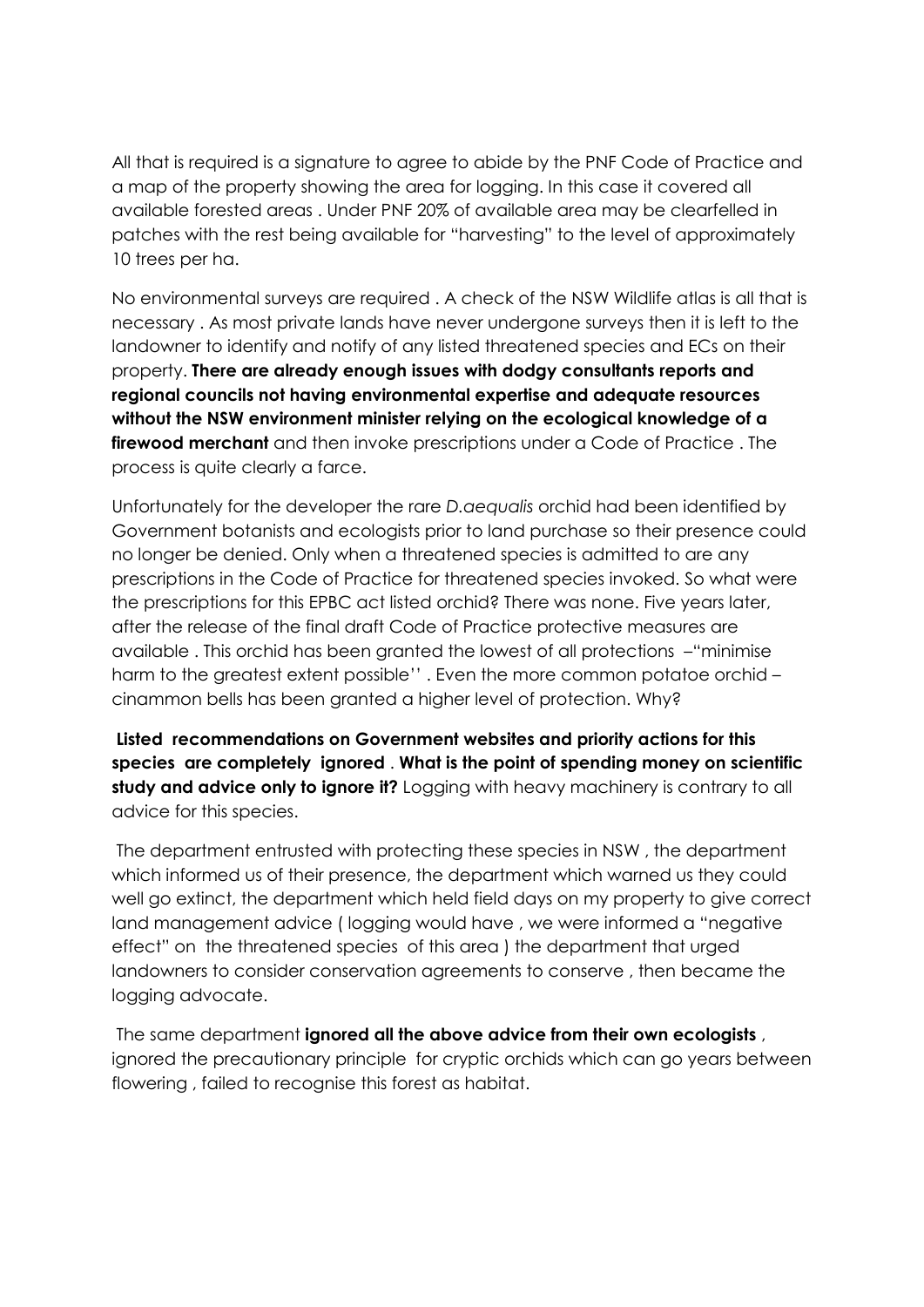The Gang gang cockatoo *( Callocephalon fimbriatum* ) , another threatened species well known in this forest , does not apparently exist on lands for logging under the PNF process. This despite them having been seen on these properties by dozens of people and verified on adjoining lands by environmental consultants and avian ecologists. Should anyone in NSW actually admit to these species on their lands, **what protections would be required under the PNF COP? None.** This species does not even appear on the list of threatened species for Southern NSW.

Mount Rae forest has been documented over the last 7 years to contain 11 threatened species and approximately 250 other fauna and flora species .These are only two on ground examples of the many omissions and flaws in this process. As it currently stands PNF represents a threat to biodiversity while acclaimed by the NSW Government as a biodiversity initiative protecting private lands and threatened species. **There can be no claims of effective protection for TS and EC's in NSW while PNF exists in its current form.**

## **For a detailed critique of the many flaws of PNF please refer to my submission to the NSW EPA on the final draft PNF Code of Practice - N. Veg. Reg no. 306.**

Properties surrounding those for logging in Mount Rae have undergone government ecological surveys recognising healthy vegetation and areas matching profiles of EEC's . Those involved in logging (3 properties approved so far) are able under PNF legislation to simply deny the presence of anything of conservation value.

The hypocrisy of logging with heavy machinery being approved by NSW Environment Ministers while at the same time granting Voluntary Conservation Agreements to adjoining property owners recognising the true (non firewood) values of this forest are comical. Two properties now have legal covenents granting protection in perpetuity. Other landowners, now distrustful of dealing with government departments have entered voluntary wildlife refuge agreements with the Wildlife Land Trust. Another is now considering entering the Government VCA which will be signed by the current Environment Minister - ironically to prevent the same Environment Minister granting firewood logging approvals in threatened species habitat to any future landowner!

**Efforts of locals are being undermined** with an award winning local landcare group having received Federal, State , CMA and private funds (over \$360,000 so far) for tree planting and wildlife corridors linking to this forest.

As for the end product –firewood ? There is **no regulation of the end product** under PNF. Firewood (or perhaps future woodchips ) will now **provide the economic driver for the further destruction and fragmentation of the last native forests and woodlands of the Southern Tablelands and their dependent fauna and flora.**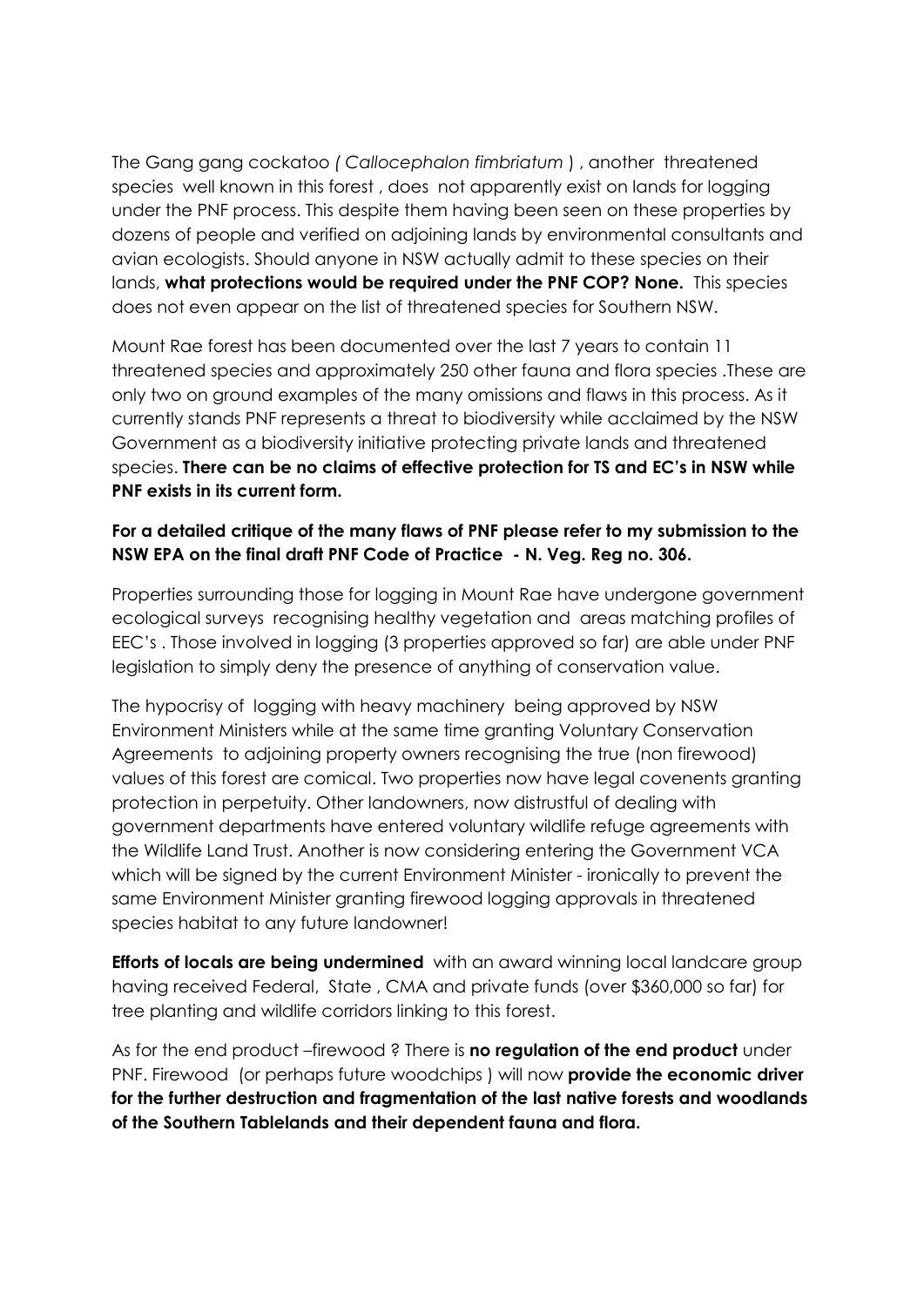The Southern Tablelands area has been largely cleared and highly modified for past agriculture and has been largely protected for the very reason that the majority of trees are not of saw log value. Most locals are now being encouraged by various government departments and websites to involve themselves in tree planting and protecting remnants , while the NSW government hypocritically approves logging the focus of these projects and cutting down in one week what volunteers plant in one year.

The precedent to clear these remaining areas for financial gain is now in place . A forestry network, who have strongly supported this operation , have publicly stated their intent to use this legislation to log a million available ha. in the Southern Tablelands ( their estimates ! ) largely for commercial firewood with markets existing in both Canberra and Sydney. All possible under laws which are purported to be protecting biodiversity .

Climate change? Carbon storage? Clean air? Not much storage of carbon in the end product when the end product goes straight up a chimney . Health concerns for low lying city dwellers where smoke cannot dissipate ? All ignored . All contrary to publicised government efforts to reduce firewood use in cities and claims of acting to reduce man made greenhouse gasses.

PNF clearly shows the **lack of any integration of policies, co-ordination with any levels of government or even those within the same department**. If this product firewood from threatened species habitat came from overseas it would be banned. In NSW it comes with the Environment Ministers approval.

EEC's ? After 5 years a flippant response from a leading NSW bureaucrat has finally seen the issues of EEC's on lands for logging in Mount Rae forest being investigated . After nearly 10 months no findings are available and at the same time logging has commenced with no action sought to delay operations until results are known.

After 5 years and over 250,000 ha's of logging approvals in NSW under PNF , how many EECs have been identified. One. Well what do you expect when it is left to the developer to identify an EEC. Of course this is largely irrelevant as **logging is allowed in EEC's under PNF** after the preparation of a harvesting plan.

**Threatened species and EEC's are still clearly at risk in NSW under inadequate regulatory frameworks that are designed more for political reasons than any genuine environmental concerns**. In my opinion it is intended for the public to think that all threatened species are strongly protected across all land tenures while loopholes are left for developers to continue exploitation. **Can natural resources be managed sustainably? Yes, but not when left to those motivated by short term financial gain to manage them.**